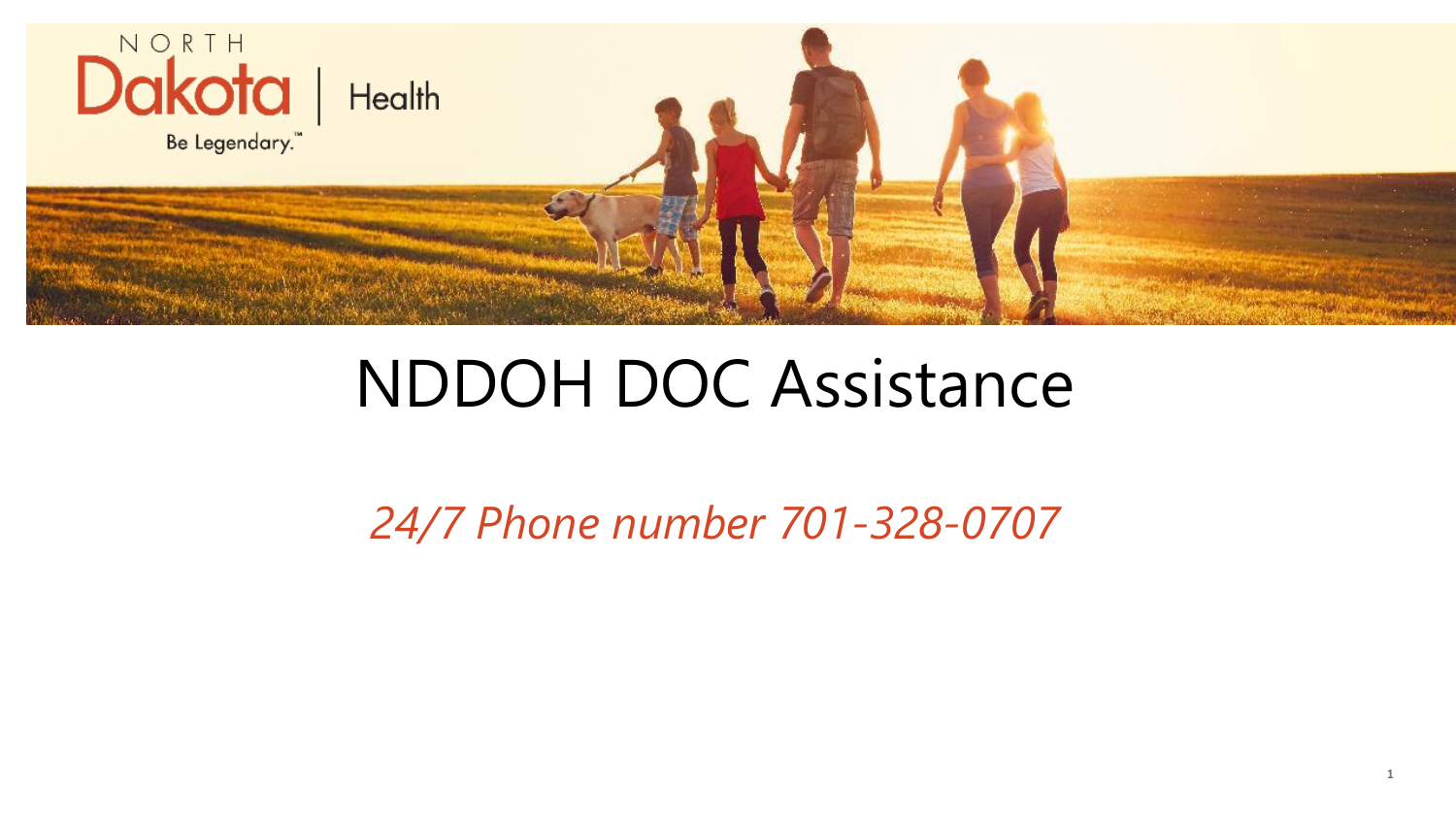

- Sheri Hardy—Deputy Incident COmmadner
- Haley Schmidt—Operations Chief
- Ryan Rippley—Planning Chief
- Duane Ell—Logistics Chief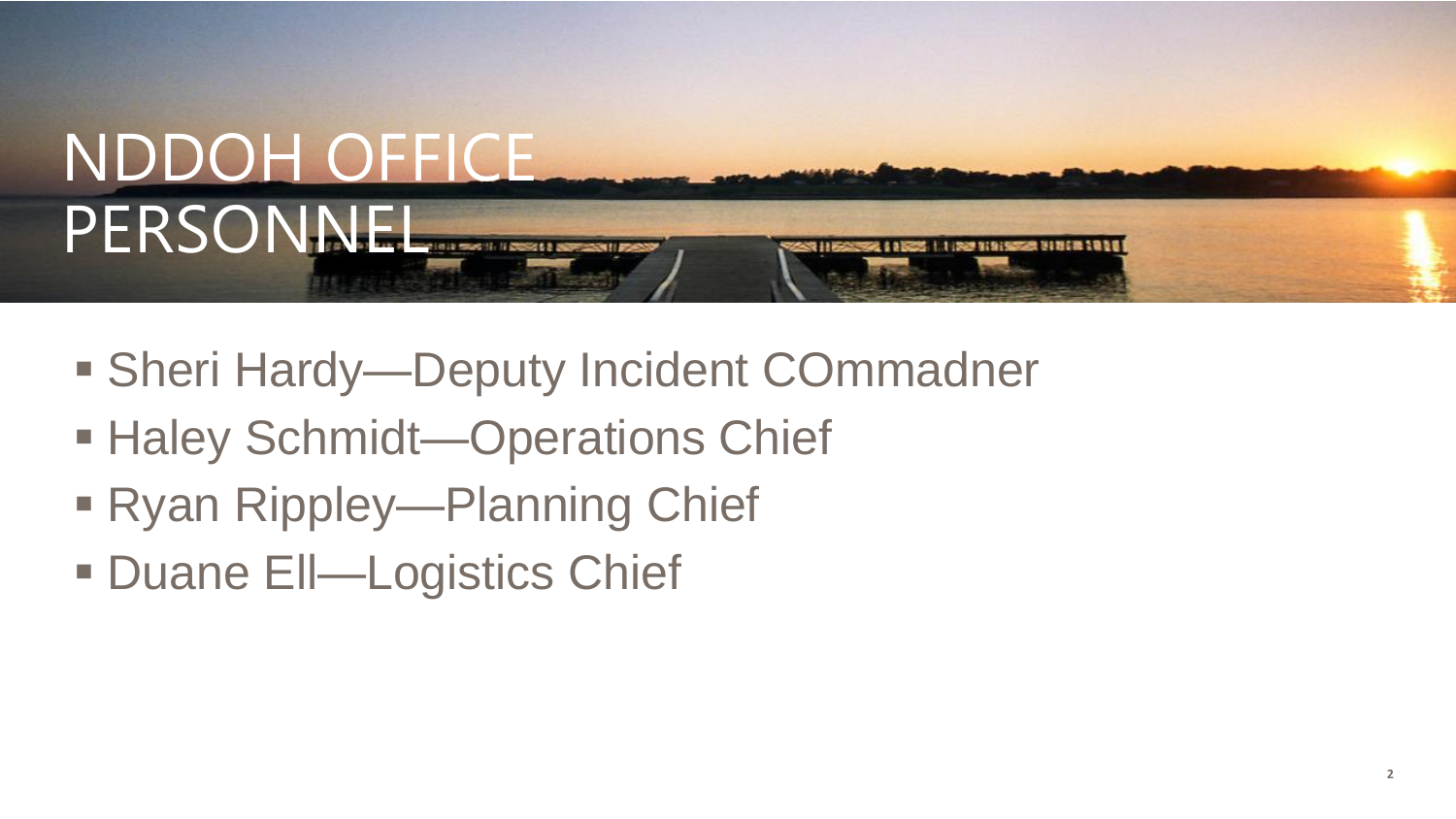What can the NDDoH Department of Operations (DOC)Assist with?

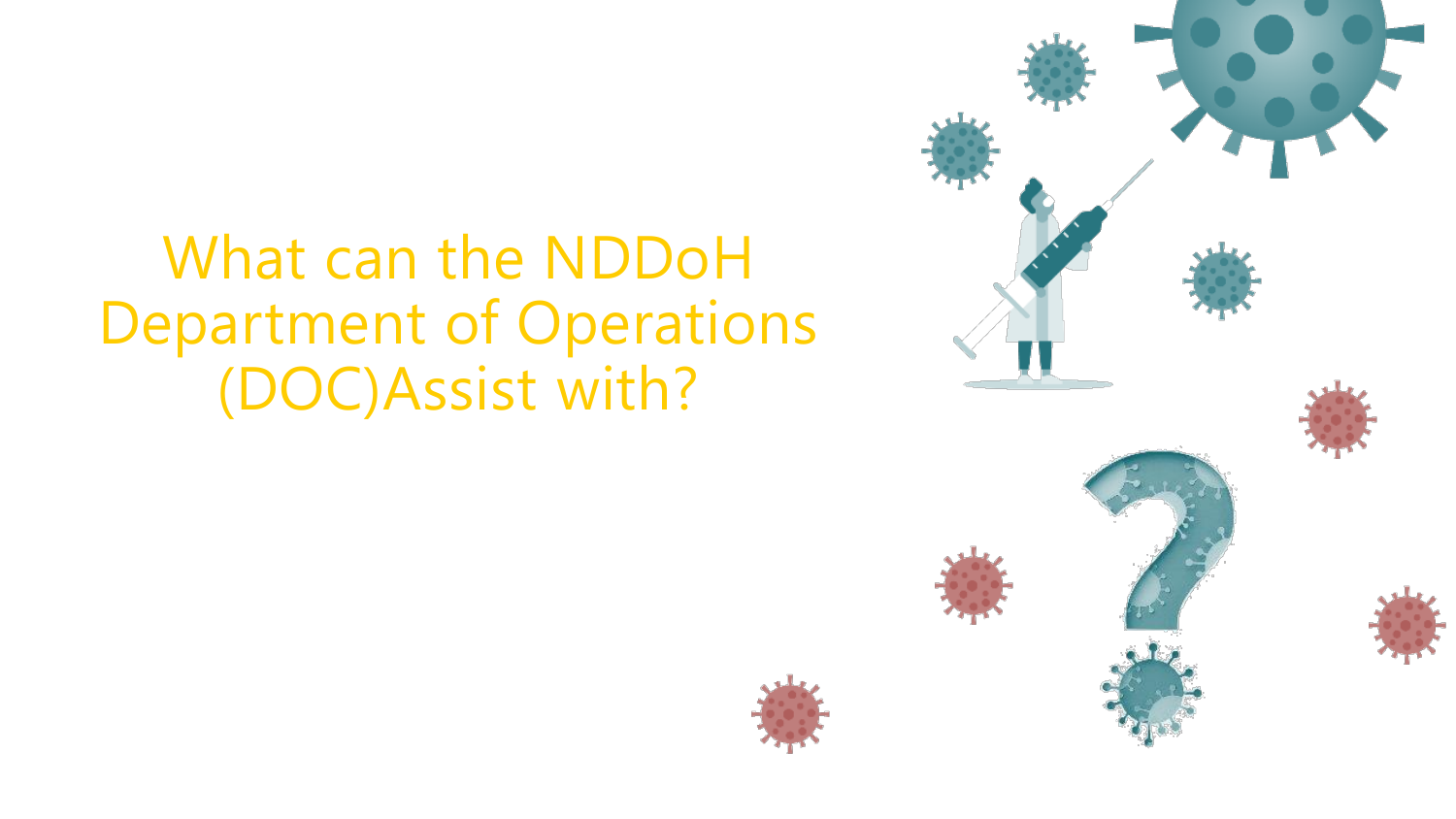#### NDDOH Staffing Priorities

▪Surge staffing ▪Vaccine events **•Testing Assistance •Fit testing** 



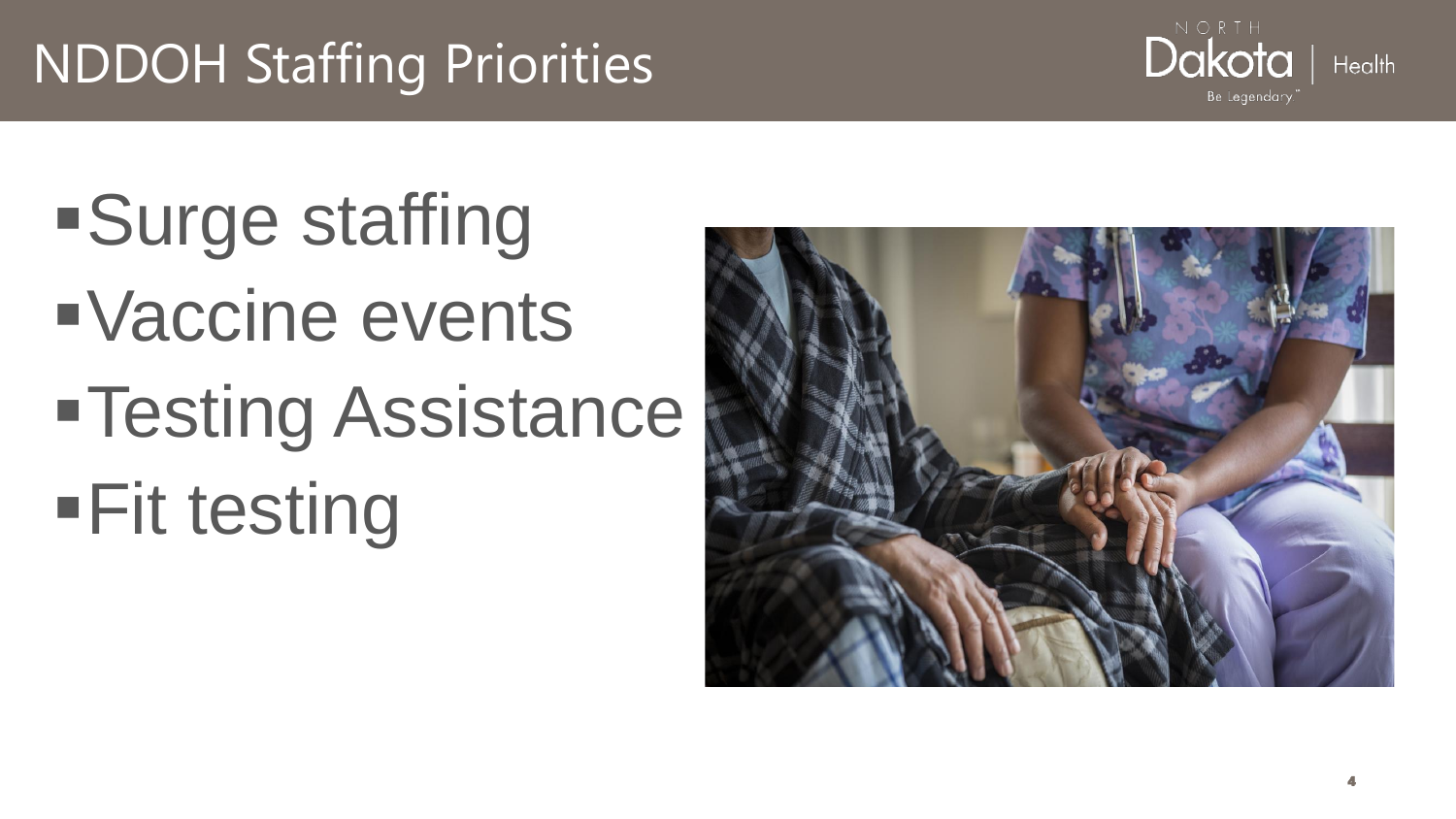### SURGE STAFFING

- Staffing assistance available for non-medical, CNA, and Nurse needs
- Staff assistance can be requested for a one-time event or for a longer period-of-time to cover surge needs
- Call the DOC at 328-0707 with a summary of your request
- A request form will be sent out and must be filled out in entirety and returned ASAP
- If staff are requested to be deployed/assigned for a longer periodof-time, the DOC will evaluate the need every two-week period or as the staff capacity becomes limited or critical.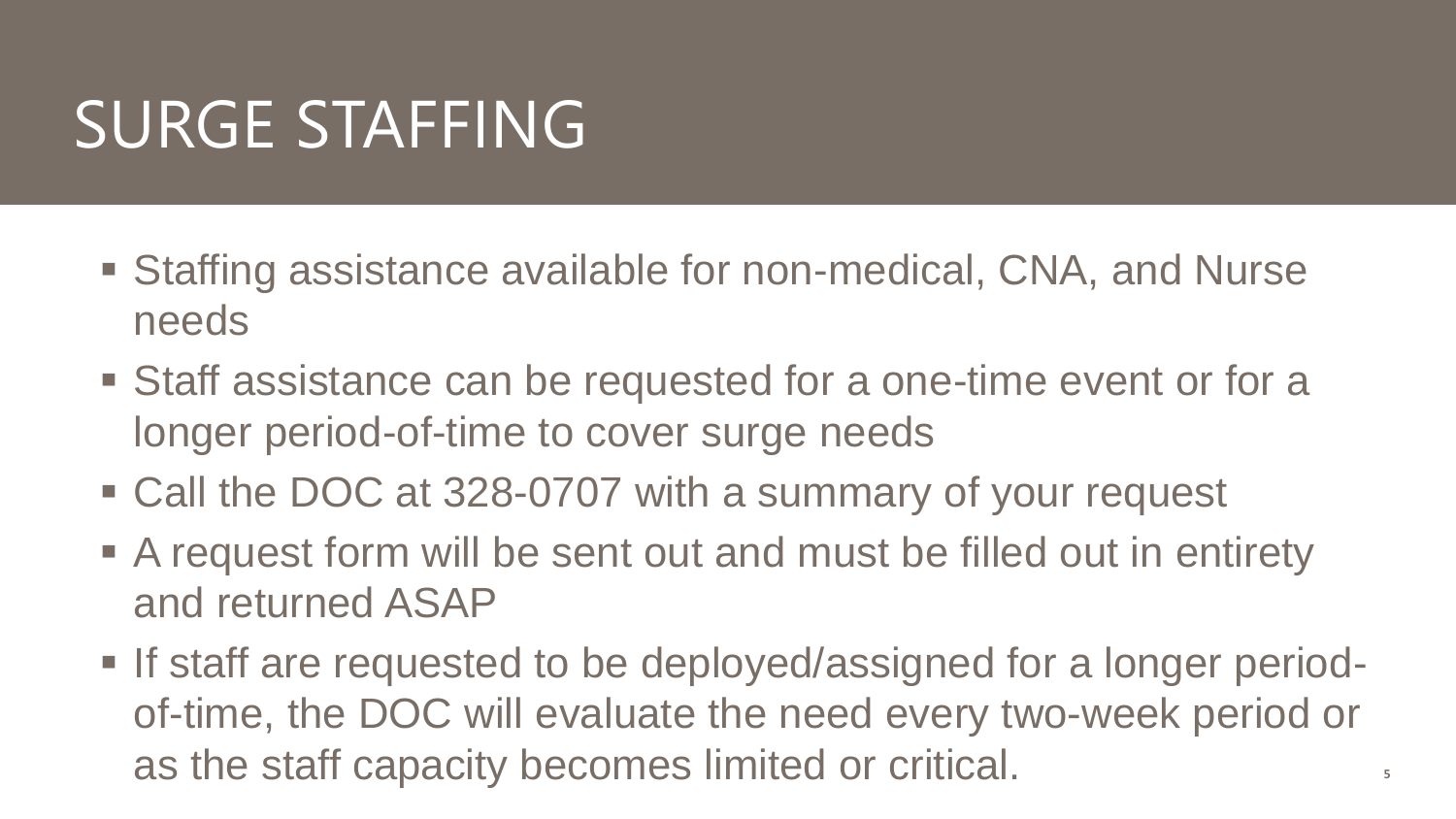## SURGE STAFFING SPECIFICS

- Facilities will receive two forms via email that will need to be completed in entirety and returned ASAP.
- It is expected that LTC utilizes staffing agencies before asking assistance for surge staffing. Forms include the contact information for several agencies operating in the state of ND.
- Our staff cannot work units/floors alone. There must be permanent staff available to assist
- Surge requests will be reviewed and filled as deemed necessary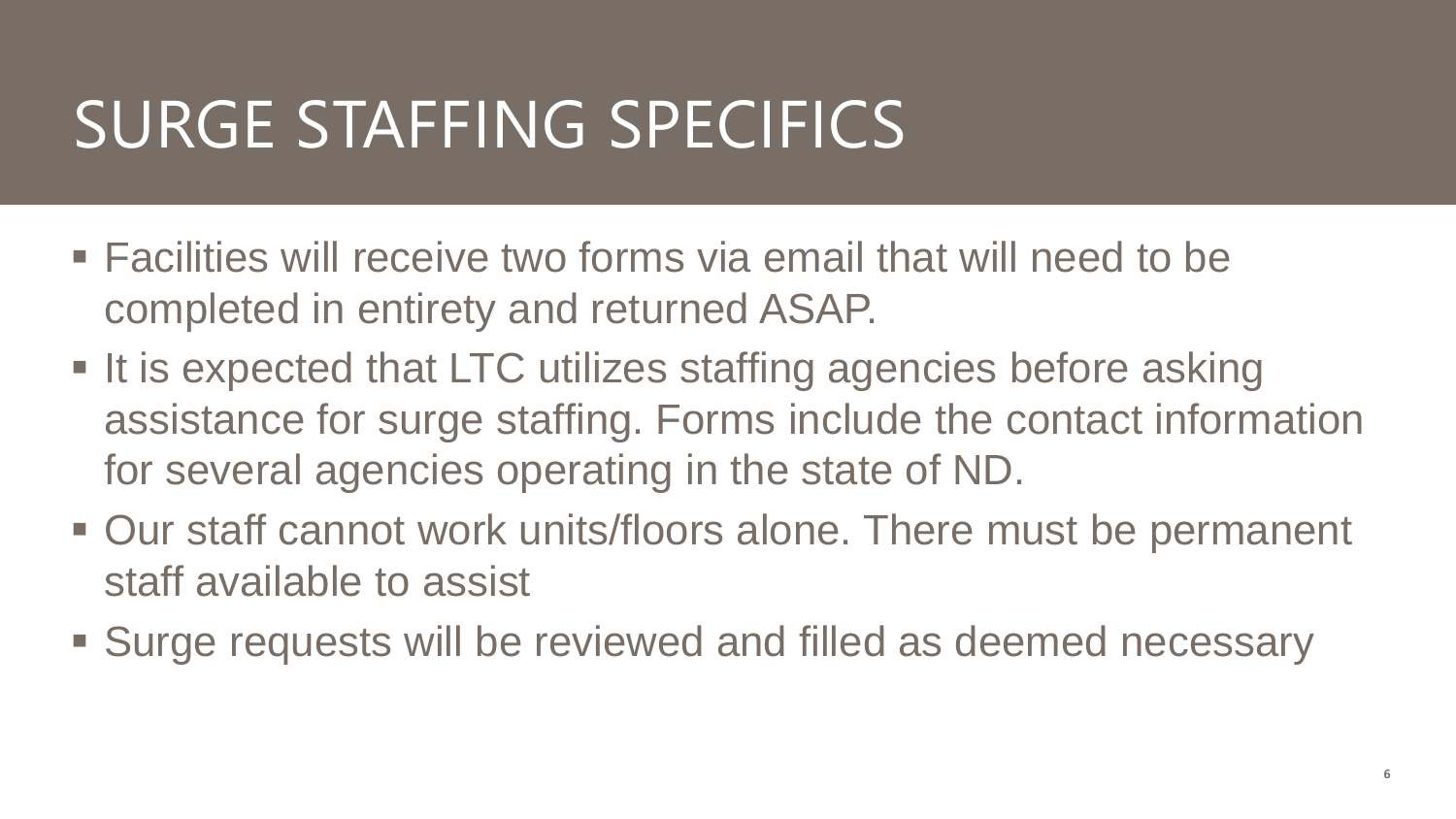# VACCINE CLINIC/BOOSTER CLINIC

- Contact the DOC at 328-0707 and request a vaccine booster clinic. You will be forwarded to the correct personnel
- A 2-week notice is expected for vaccine booster clinics
- You will be emailed a vaccine request form. Please fill out in entirety and return ASAP
- The facility is expected to register ALL residents and employees who will be vaccinated into PrepMod before the start of the clinic
- Consents must be signed before start of clinic and available for staff to view. Physician's orders must be completed and available. A clinic checklist will be provided that must be completed before the clinic
- We are currently offering Pfizer boosters with more information on Moderna to come

**7**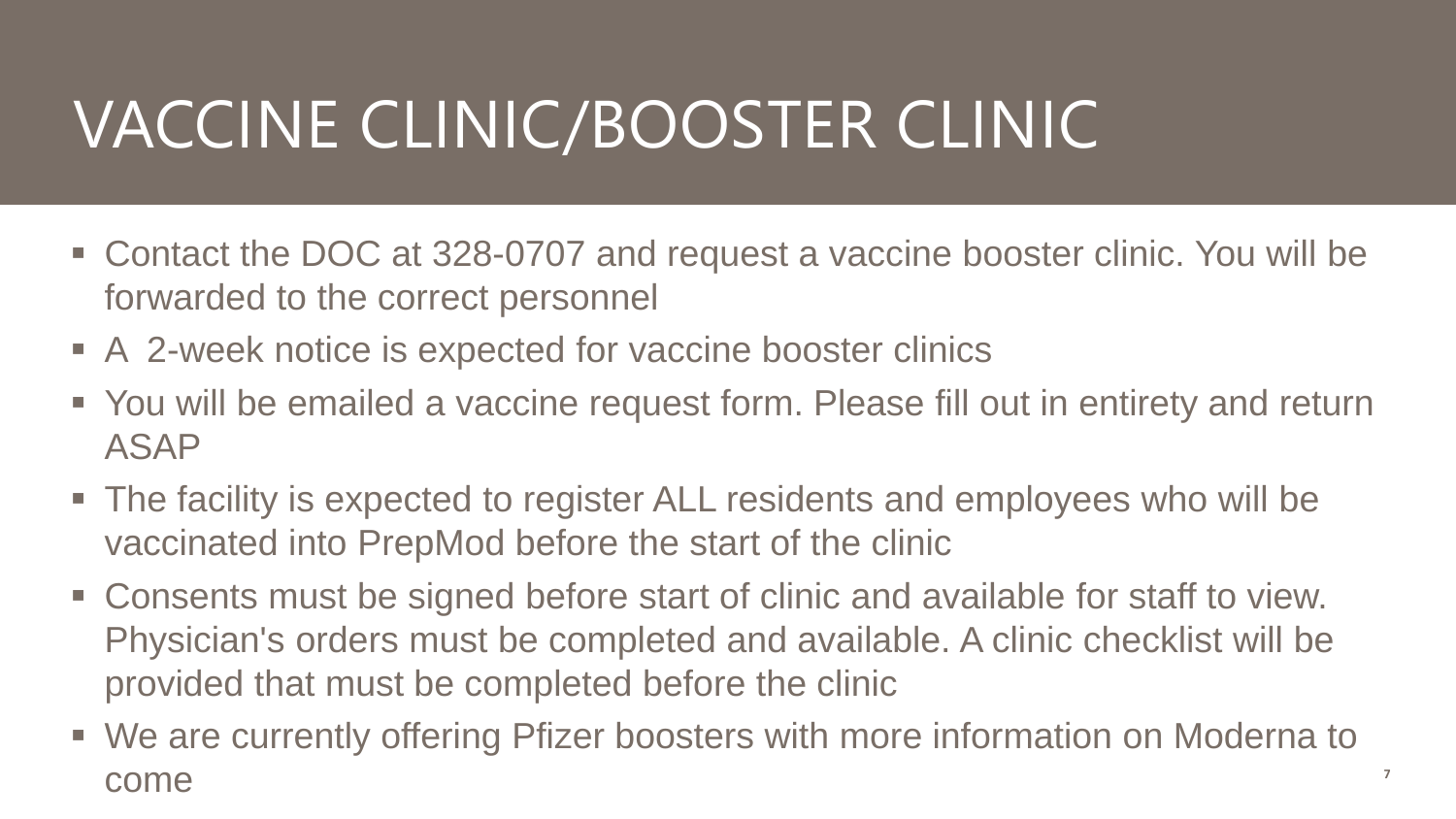### TESTING ASSISTANCE

- Staff is available to assist facilities with testing events both Binax (rapid) and PCR
- Call the DOC at 328-0707 and you will be directed to the correct personnel
- Testing event schedule and supply requests will be made directly with the Outreach & Response Section
- An order form will be emailed to you with information to be filled in before your request can be process. Please fill this out in entirety and return ASAP.

A 7-day notice is preferred, a 48-hour notice is the minimum required before your event. The earlier you schedule, the higher the likelihood that staff will be available.

- It is the facilities responsibility to have all individuals that need to be tested registered into dynamics or the portal
- Staff is there to assist- it is expected that facilities will have staff present during testing
- NDDOH staff will need to leave promptly at the end of their shift as they most likely have other events to be to that day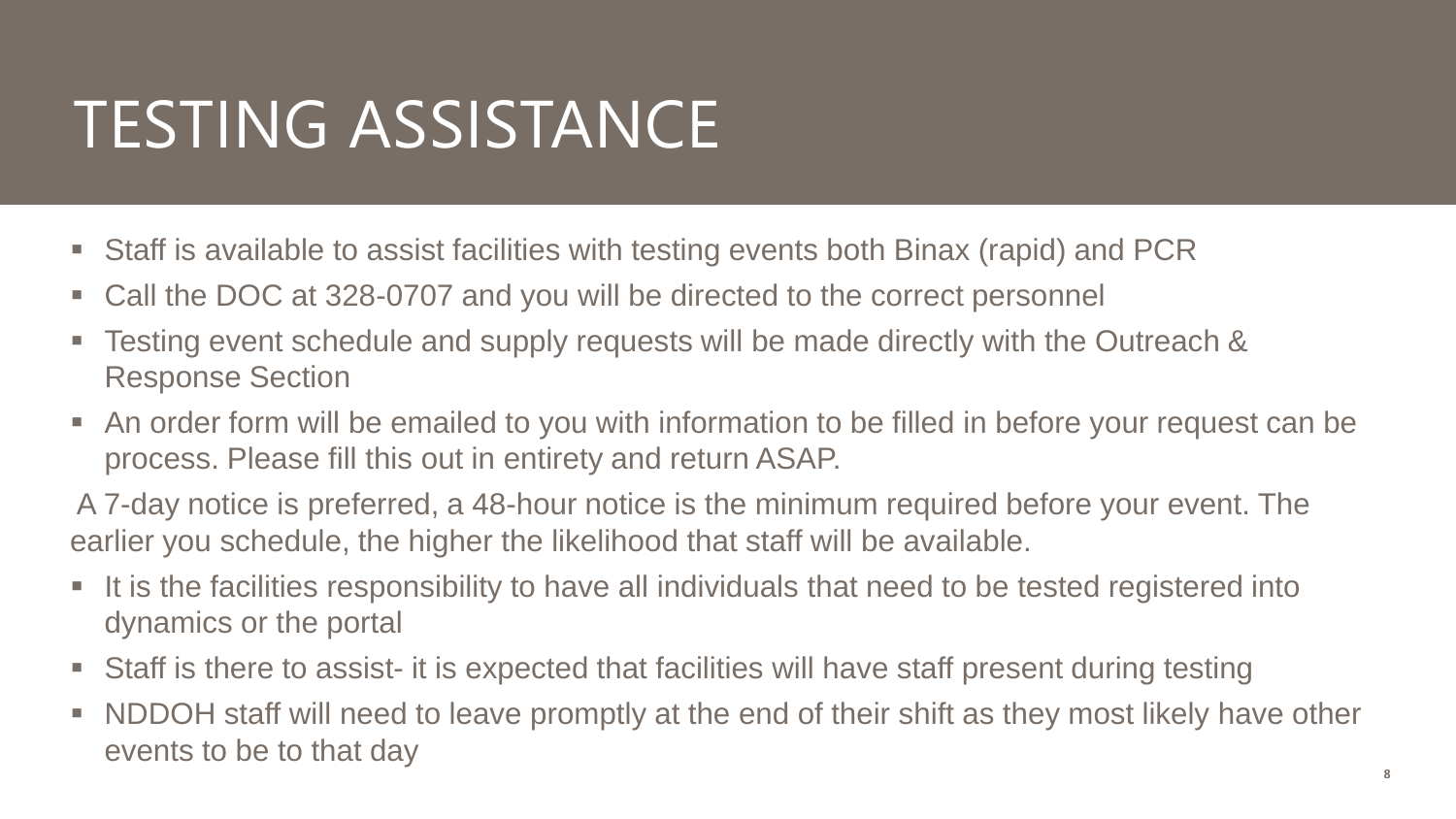### FIT TESTING

- Call the DOC at 328-0707 and request fit testing. You will be directed to the correct personnel
- Masks brought for fit testing events" 1870+, 1860 small, and 1960 small
- A fit testing event form will be emailed and must be filled out and returned ASAP
- The maximum number of people who can be fit tested in one day is 100
- **An OSHA Fit Test Questionnaire, testing guidelines, and a Youtube video will be** sent to be reviewed by all staff before the testing event
- **Example 3 Fit testing is currently scheduling into February**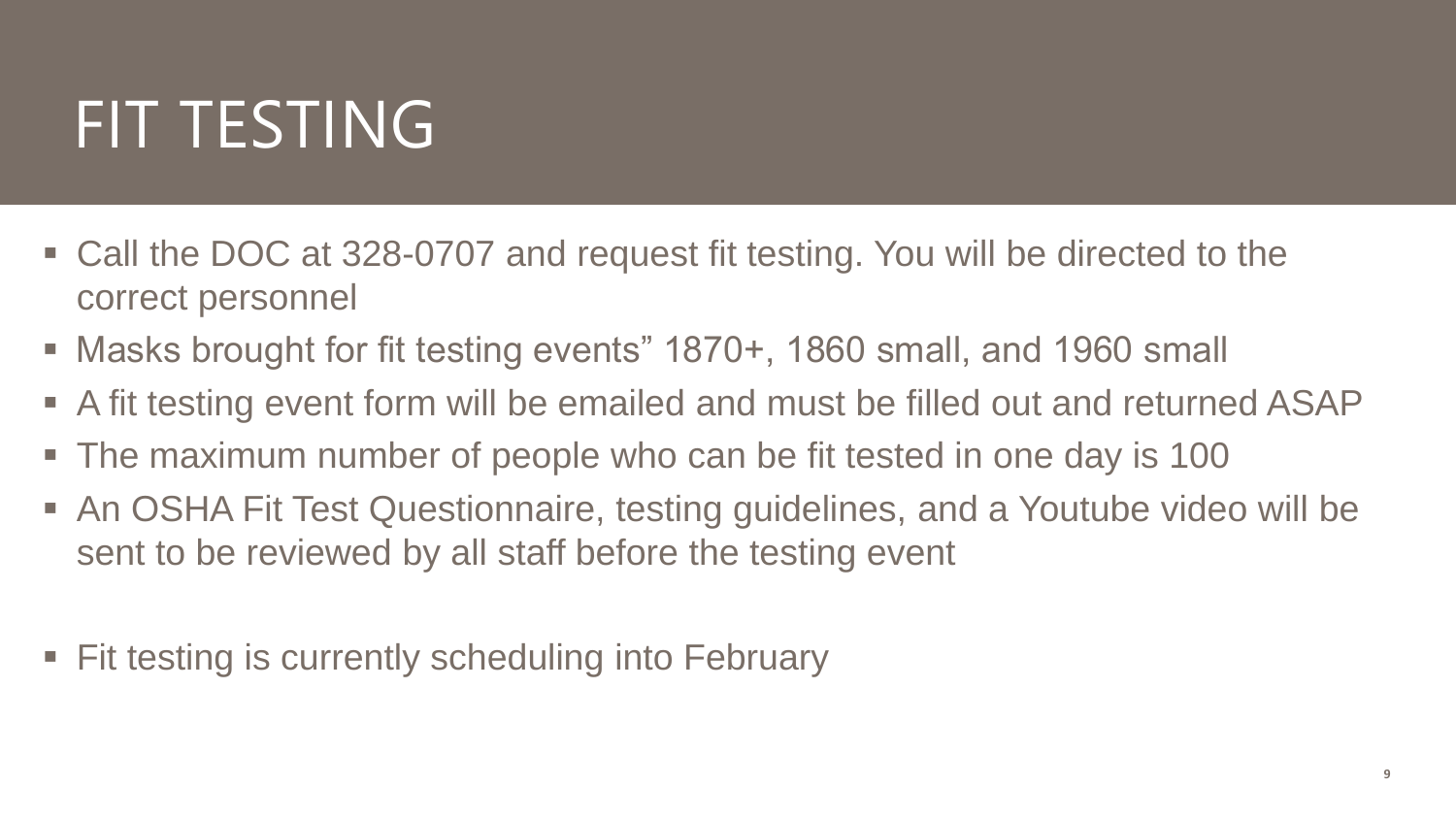#### NDDoH State Medical Cache

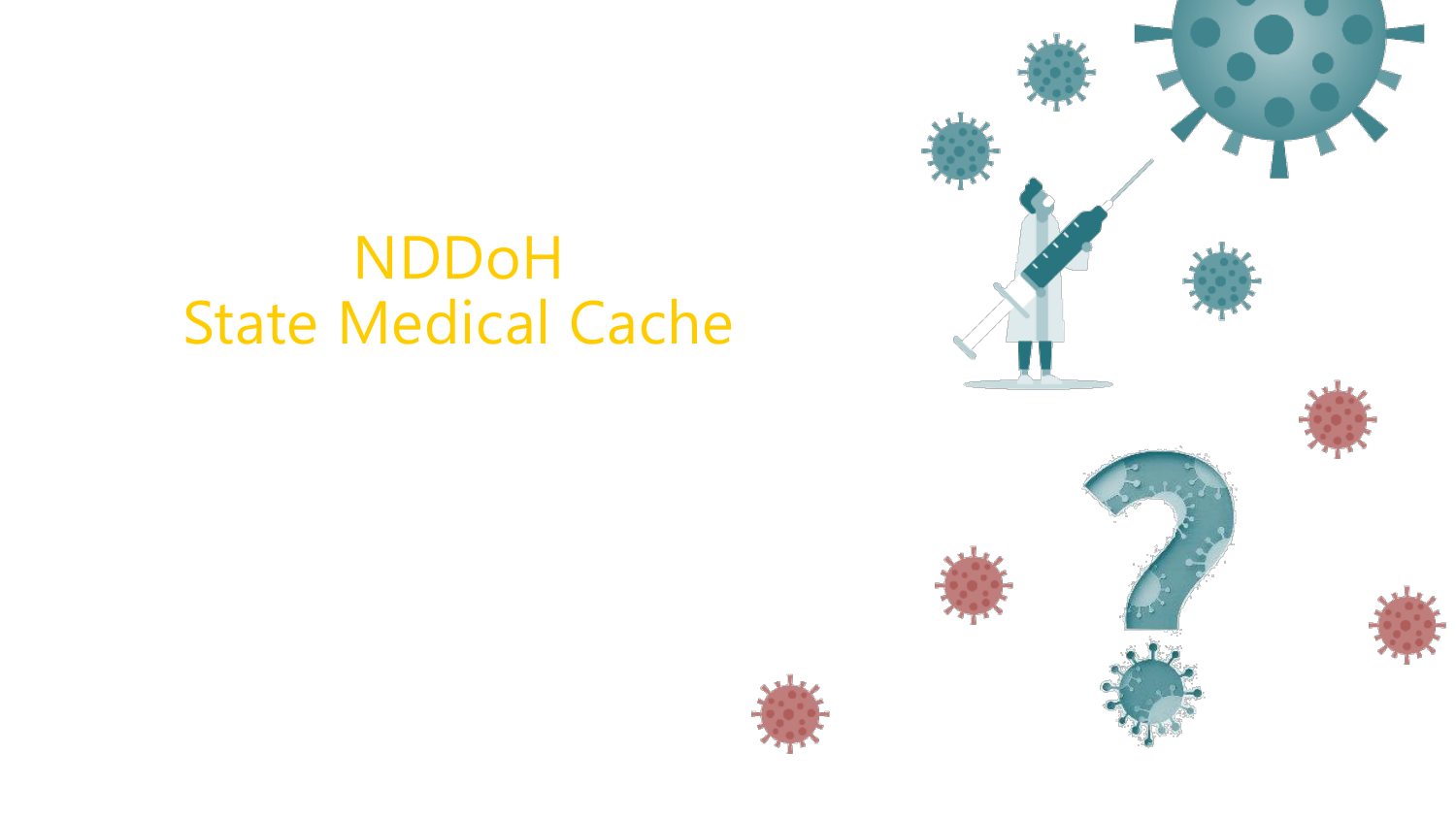#### **HAN ASSETS**

- The North Dakota Department of Health (NDDoH) maintains and manages the State Medical Cache. The HAN Assets Catalog is intended as an online system for ordering items form the State Medical Cache to support the Health and Medical needs of the citizens of the North Dakota (ND)in times of emergency or supply shortages
- **The NDDoH has over 900 emergency response items** available for public health and medical disaster response.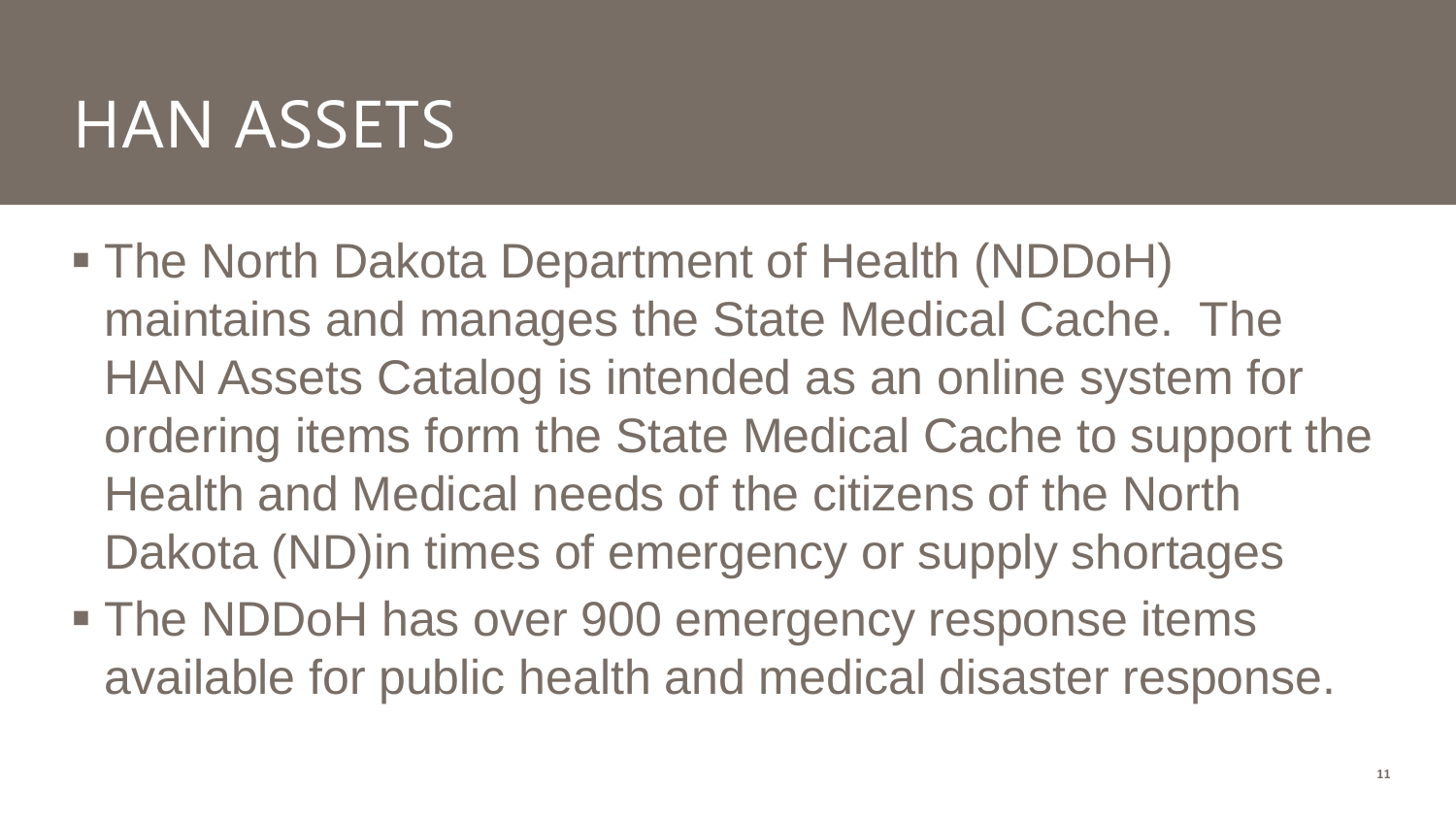#### HAN ASSETS

- **.** If you have the ability to order PPE through your normal suppliers, we ask that you reach out to normal suppliers before trying to accessing the State Medical Cache
- $\blacksquare$  For assistance please email: hanassets@nd.gov or call 701-328-0707
- To place a request order, log on:<http://hanassets.nd.gov/>